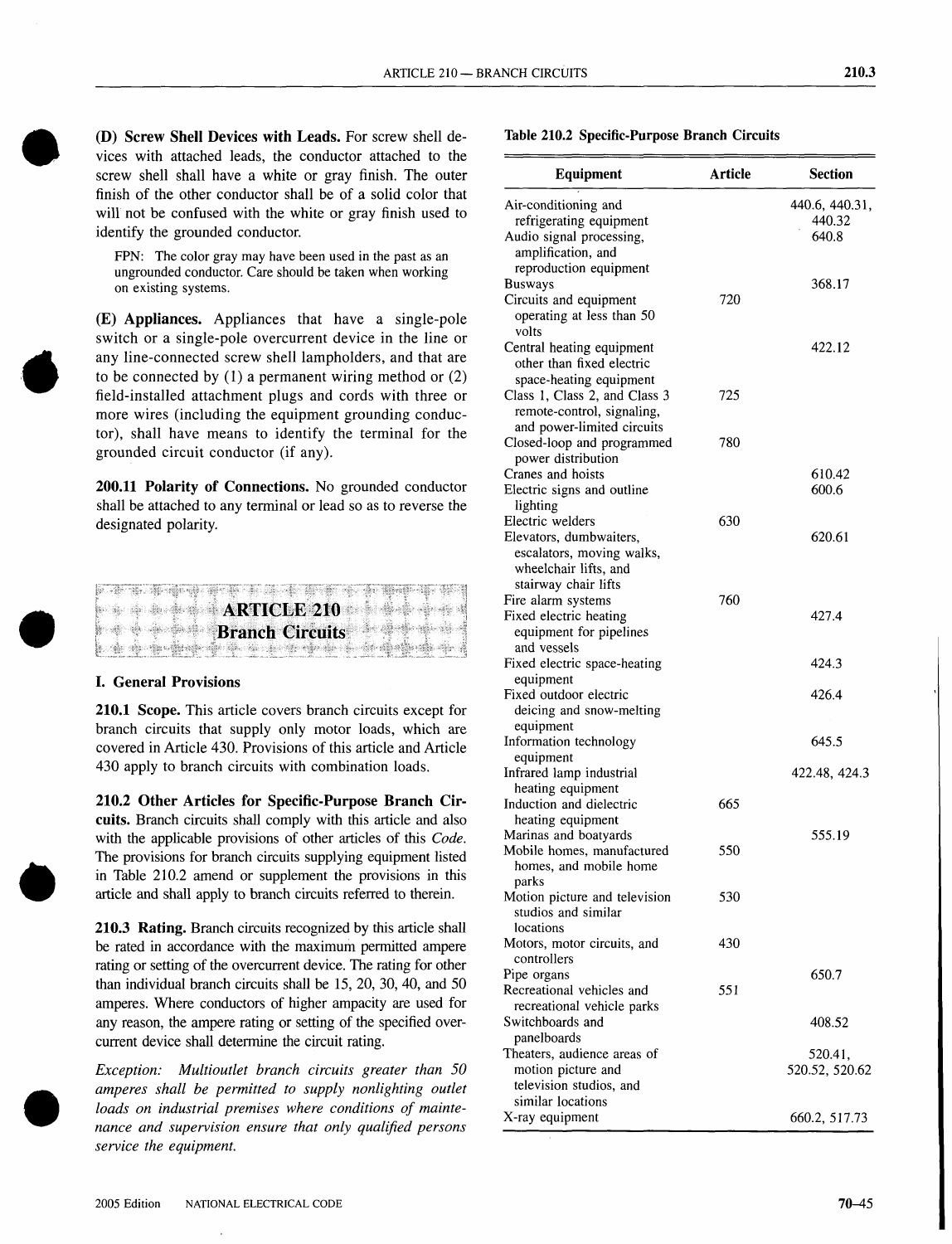# 210.4 Multiwire Branch Circuits.

(A) General. Branch circuits recognized by this article shall be permitted as multiwire circuits. A multiwire circuit shall be permitted to be considered as multiple circuits. All conductors shall originate from the same panelboard or similar distribution equipment.

FPN: A 3-phase, 4-wire, wye-connected power system used to supply power to nonlinear loads may necessitate that the power system design allow for the possibility of high harmonic neutral currents.

(B) Devices or Equipment. Where a multiwire branch circuit supplies more than one device or equipment on the same yoke, a means shall be provided to disconnect simultaneously all ungrounded conductors supplying those devices or equipment at the point where the branch circuit originates.

(C) Line-to-Neutral Loads. Multiwire branch circuits shall supply only line-to-neutral loads.

*Exception No.1: A multiwire branch circuit that supplies only one utilization equipment.*

*Exception No. 2: Where all ungrounded conductors of the multiwire branch circuit are opened simultaneously by the branch-circuit overcurrent device.*

FPN: See 300.13(B) for continuity of grounded conductor on multiwire circuits.

## 210.5 Identification for Branch Circuits.

(A) Grounded Conductor. The grounded conductor of a branch circuit shall be identified in accordance with 200.6.

(B) Equipment Grounding Conductor. The equipment grounding conductor shall be identified in accordance with 250.119.

(C) Ungrounded Conductors. Where the premises wiring system has branch circuits supplied from more than one nominal voltage system, each ungrounded conductor of a branch circuit, where accessible, shall be identified by system. The means of identification shall be permitted to be by separate color coding, marking tape, tagging, or other approved means and shall be permanently posted at each branch-circuit panelboard or similar branch-circuit distribution equipment.

210.6 Branch-Circuit Voltage Limitations. The nominal voltage of branch circuits shall not exceed the values permitted by  $210.6(A)$  through  $210.6(E)$ .

(A) Occupancy Limitation. In dwelling units and guest rooms or guest suites of hotels, motels, and similar occupancies, the voltage shall not exceed 120 volts, nominal, between conductors that supply the terminals of the following:

(1) Luminaires (lighting fixtures)

(2) Cord-and-plug-connected loads 1440 volt-amperes, nominal, or less or less than 1/4 hp

(B) 120 Volts Between Conductors. Circuits not exceeding 120 volts, nominal, between conductors shall be permitted to supply the following:

- (1) The terminals of lampholders applied within their voltage ratings
- (2) Auxiliary equipment of electric-discharge lamps
- (3) Cord-and-plug-connected or permanently connected utilization equipment

(C) 277 Volts to Ground. Circuits exceeding 120 volts, nominal, between conductors and not exceeding 277 volts, nominal, to ground shall be permitted to supply the following:

- (1) Listed electric-discharge luminaires (lighting fixtures)
- (2) Listed incandescent luminaires (lighting fixtures), where supplied at 120 volts or less from the output of a stepdown autotransformer that is an integral component of the luminaire (fixture) and the outer shell terminal is electrically connected to a grounded conductor of the branch circuit
- (3) Luminaires (lighting fixtures) equipped with mogulbase screw shell lampholders
- (4) Lampholders, other than the screw shell type, applied within their voltage ratings
- (5) Auxiliary equipment of electric-discharge lamps
- (6) Cord-and-plug-connected or permanently connected utilization equipment

(D) 600 Volts Between Conductors. Circuits exceeding 277 volts, nominal, to ground and not exceeding 600 volts, nominal, between conductors shall be permitted to supply the following:

- (1) The auxiliary equipment of electric-discharge lamps mounted in permanently installed luminaires (fixtures) where the luminaires (fixtures) are mounted in accordance with one of the following:
	- a. Not less than a height of 6.7 m (22 ft) on poles or similar structures for the illumination of outdoor areas such as highways, roads, bridges, athletic fields, or parking lots
	- b. Not less than a height of 5.5 m (18 ft) on other structures such as tunnels
- (2) Cord-and-plug-connected or permanently connected utilization equipment other than luminaires (fixtures)

FPN: See 410.78 for auxiliary equipment limitations.

I

*Exception No.1 to (B), (C), and (D): For lampholders of infrared industrial heating appliances as provided in 422.14.*

*Exception No.2 to (B), (C), and (D): For railway properties as described in 110.19.*

•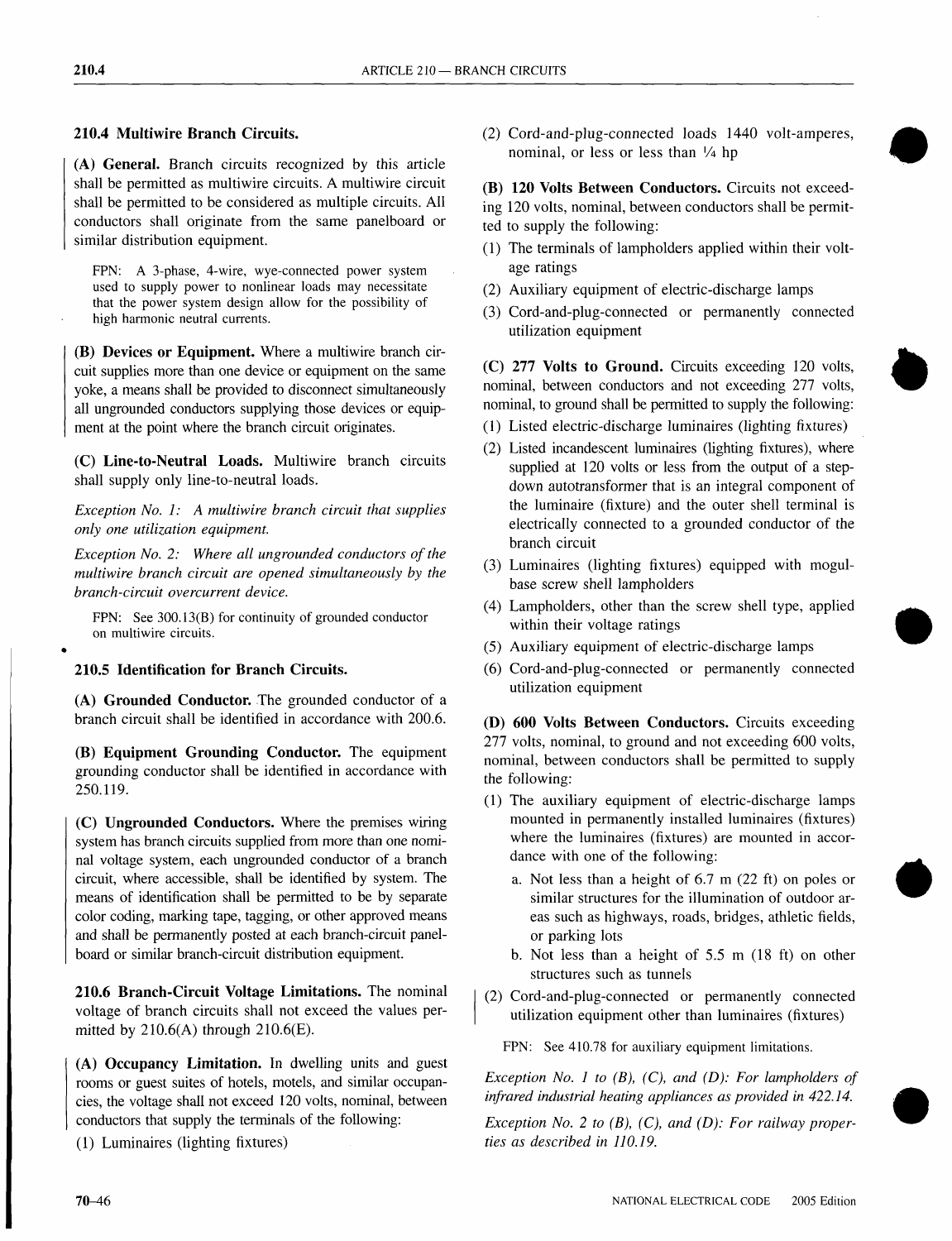(E) **Over 600 Volts Between Conductors.** Circuits exceeding 600 volts, nominal, between conductors shall be permitted to supply utilization equipment in installations where conditions of maintenance and supervision ensure that only qualified persons service the installation.

## **210.7 Branch Circuit Receptacle Requirements.**

(A) **Receptacle Outlet Location.** Receptacle outlets shall be located in branch circuits in accordance with Part **III** of Article 210.

(B) **Multiple Branch Circuits.** Where two or more branch circuits supply devices or equipment on the same yoke, a means to simultaneously disconnect the ungrounded conductors supplying those devices shall be provided at the point at which the branch circuits originate.

## **210.8 Ground-Fault Circuit-Interrupter Protection for Personnel.**

FPN: See 215.9 for ground-fault circuit-interrupter protection for personnel on feeders.

(A) **Dwelling Units.** All 125-volt, single-phase, 15- and 20-ampere receptacles installed in the locations specified in (1) through (8) shall have ground-fault circuit-interrupter protection for personnel.

(1) Bathrooms

•

(2) Garages, and also accessory buildings that have a floor located at or below grade level not intended as habitable rooms and limited to storage areas, work areas, and areas of similar use

*Exception No.* 1 *to* (2): *Receptacles that are not readily accessible.*

*Exception No.* 2 *to* (2): *A single receptacle or a duplex receptacle for two appliances located within dedicated space for each appliance that, in normal use, is not easily moved from one place to another and that is cord-and-plug connected in accordance with 400.7(A)(6), (A)(7), or (A)(8).*

Receptacles installed under the exceptions to 210.8(A)(2) shall not be considered as meeting the requirements of 210.52(G)

### (3) Outdoors

**•** 

*Exception to* (3): *Receptacles that are not readily accessible and are supplied by a dedicated branch circuit for electric snow-melting or deicing equipment shall be permitted to be installed in accordance with 426.28.*

Receptacles installed under the exceptions to 210.8(A)(5) shall not be considered as meeting the requirements of 210.52(G).

- $(4)$  Crawl spaces at or below grade level
- $(5)$  Unfinished basements  $-$  for purposes of this section, unfinished basements are defined as portions or areas of the basement not intended as habitable rooms and limited to storage areas, work areas, and the like

*Exception No.* 1 *to* (5): *Receptacles that are not readily accessible.*

*Exception No.2 to* (5): *A single receptacle or a duplex receptacle for two appliances located within dedicated space for each appliance that, in normal use, is not easily moved from one place to another and that is cord-and-plug connected in accordance with 400.7(A)(6), (A)(7), or (A)(8).*

*Exception No.3 to* (5): *A receptacle supplying only a permanently installed fire alarm or burglar alarm system shall not be required to have ground-fault circuit-interrupter protection.*

- $(6)$  Kitchens where the receptacles are installed to serve the countertop surfaces
- $(7)$  Laundry, utility, and wet bar sinks where the receptacles are installed within 1.8 m (6 ft) of the outside edge of the sink
- (8) Boathouses

(B) **Other Than Dwelling Units.** All 125-volt, singlephase, 15- and 20-ampere receptacles installed in the locations specified in (1) through (5) shall have ground-fault circuit-interrupter protection for personnel:

- (1) Bathrooms
- $(2)$  Commercial and institutional kitchens for the purposes of this section, a kitchen is an area with a sink and permanent facilities for food preparation and cooking
- (3) Rooftops
- (4) Outdoors in public spaces—for the purpose of this section a public space is defined as any space that is for use by, or is accessible to, the public

*Exception to* (3) *and* (4): *Receptacles that are not readily accessible and are supplied from a dedicated branch circuit for electric snow-melting or deicing equipment shall be permitted to be installed in accordance with the applicable provisions ofArticle 426.*

(5) Outdoors, where installed to comply with 210.63

(C) **Boat Hoists.** Ground-fault circuit-interrupter protection for personnel shall be provided for outlets that supply boat hoists installed in dwelling unit locations and supplied by 125-volt, 15- and 20-ampere branch circuits.

**210.9 Circuits Derived from Autotransformers.** Branch circuits shall not be derived from autotransformers unless the circuit supplied has a grounded conductor that is electrically connected to a grounded conductor of the system supplying the autotransformer.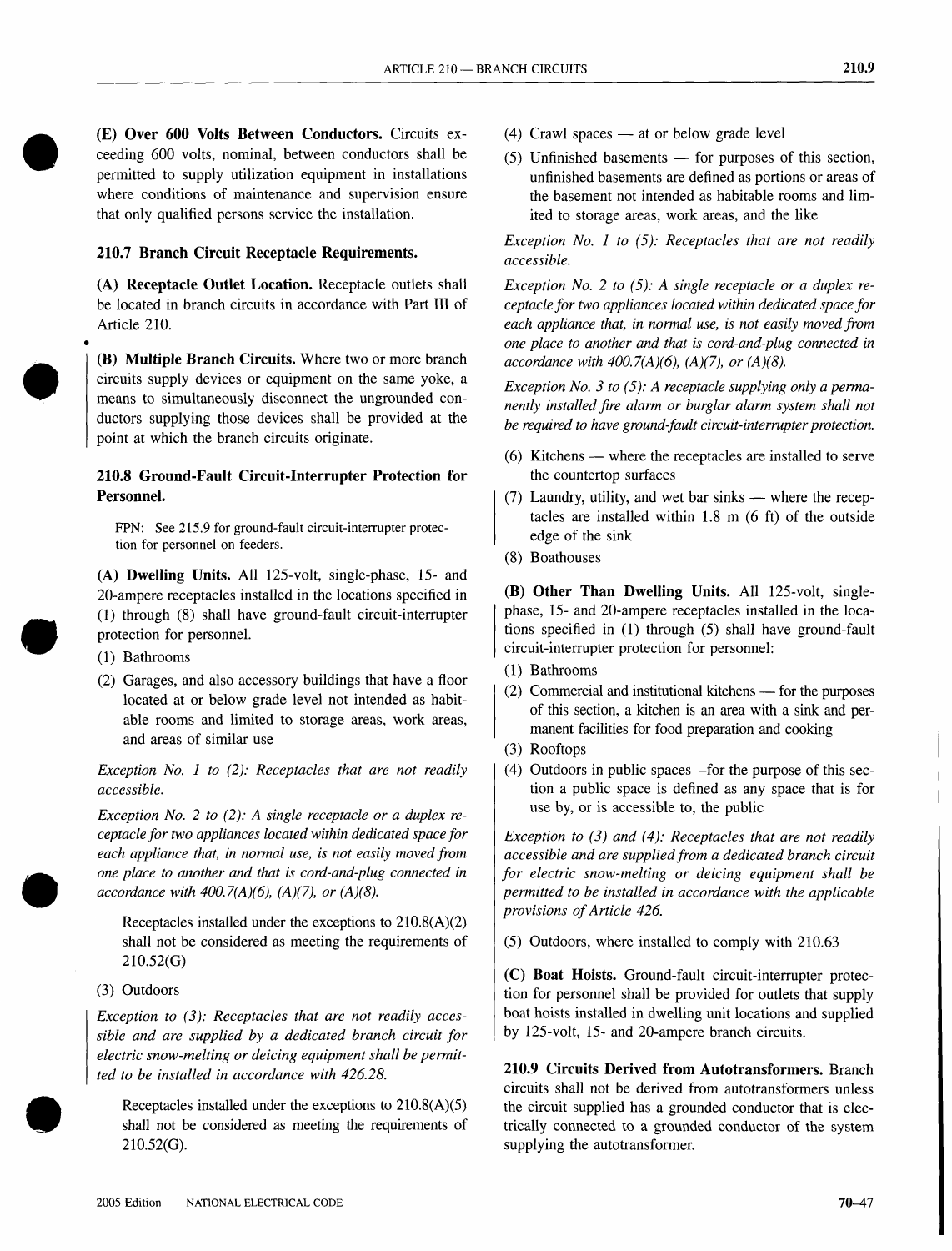*Exception No.1: An autotransformer shall be permitted without the connection to a grounded conductor where transforming from a nominal 208 volts to a nominal 240-volt supply or similarly from 240 volts to 208 volts.*

*Exception No.2: In industrial occupancies, where conditions of maintenance and supervision ensure that only qualified persons service the installation, autotransformers shall be permitted to supply nominal 600-volt loadsfrom nominal 480 volt systems, and 480-volt loads from nominal 600-volt systems, without the connection to a similar grounded conductor.*

## 210.10 Ungrounded Conductors Tapped from Grounded

Systems. Two-wire dc circuits and ac circuits of two or more ungrounded conductors shall be permitted to be tapped from the ungrounded conductors of circuits that have a grounded neutral conductor. Switching devices in each tapped circuit shall have a pole in each ungrounded conductor. All poles of multipole switching devices shall manually switch together where such switching devices also serve as a disconnecting means as required by the following:

- (1) 410.48 for double-pole switched lampholders
- (2) 410.54(B) for electric-discharge lamp auxiliary equipment switching devices
- $(3)$  422.31 $(B)$  for an appliance
- (4) 424.20 for a fixed electric space-heating unit
- (5) 426.51 for electric deicing and snow-melting equipment
- (6) 430.85 for a motor controller
- (7) 430.103 for a motor

210.11 Branch Circuits Required. Branch circuits for lighting and for appliances, including motor-operated appliances, shall be provided to supply the loads calculated in accordance with 220.10. In addition, branch circuits shall be provided for specific loads not covered by 220.10 where required elsewhere in this *Code* and for dwelling unit loads as specified in  $210.11(C)$ .

(A) Number of Branch Circuits. The minimum number of branch circuits shall be determined from the total calculated load and the size or rating of the circuits used. In all installations, the number of circuits shall be sufficient to supply the load served. In no case shall the load on any circuit exceed the maximum specified by 220.18.

(B) Load Evenly Proportioned Among Branch Circuits. Where the load is calculated on the basis of volt-amperes per square meter or per square foot, the wiring system up to and including the branch-circuit panelboard(s) shall be provided to serve not less than the calculated load. This load shall be evenly proportioned among multioutlet branch circuits within the panelboard(s). Branch-circuit overcurrent devices and circuits shall only be required to be installed to serve the connected load.

## (C) Dwelling Units.

(1) Small-Appliance Branch Circuits. In addition to the number of branch circuits required by other parts of this section, two or more 20-ampere small-appliance branch circuits shall be provided for all receptacle outlets specified by 210.52(B).

(2) Laundry Branch Circuits. In addition to the number of branch circuits required by other parts of this section, at least one additional 20-ampere branch circuit shall be provided to supply the laundry receptacle outlet(s) required by 210.52(F). This circuit shall have no other outlets.

(3) Bathroom Branch Circuits. In addition to the number of branch circuits required by other parts of this section, at least one 20-ampere branch circuit shall be provided to supply bathroom receptacle outlet(s). Such circuits shall have no other outlets.

*Exception: Where the 20-ampere circuit supplies a single bathroom, outlets for other equipment within the same bathroom shall be permitted to be supplied in accordance with 210.23(A)(1) and (A)(2).*

FPN: See Examples  $D1(A)$ ,  $D1(B)$ ,  $D2(B)$ , and  $D4(A)$  in Annex D.

### 210.12 Arc-Fault Circuit-Interrupter Protection.

(A) Definition: Arc-Fault Circuit Interrupter. An arc-fault circuit interrupter is a device intended to provide protection from the effects of arc faults by recognizing characteristics unique to arcing and by functioning to de-energize the circuit when an arc fault is detected.

(B) Dwelling Unit Bedrooms. All 120-volt, single phase, 15- and 20-ampere branch circuits supplying outlets installed in dwelling unit bedrooms shall be protected by a listed arc-fault circuit interrupter, combination type installed to provide protection of the branch circuit.

Branch/feeder AFCIs shall be permitted to be used to meet the requirements of 210.12(B) until January 1, 2008.

FPN: For information on types of arc-fault circuit interrupters, see UL 1699-1999, *Standard for Arc-Fault Circuit Interrupters.*

*Exception: The location of the arcjault circuit interrupter shall be permitted to be at other than the origination of the branch circuit in compliance with (a) and (b):*

*(a) The arc-fault circuit interrupter installed within 1.8 m* (6 *ft) of the branch circuit overcurrent device as measured along the branch circuit conductors.*

*(b) The circuit conductors between the branch circuit overcurrent device and the arc-fault circuit interrupter shall be installed in a metal raceway or a cable with a metallic sheath.*

•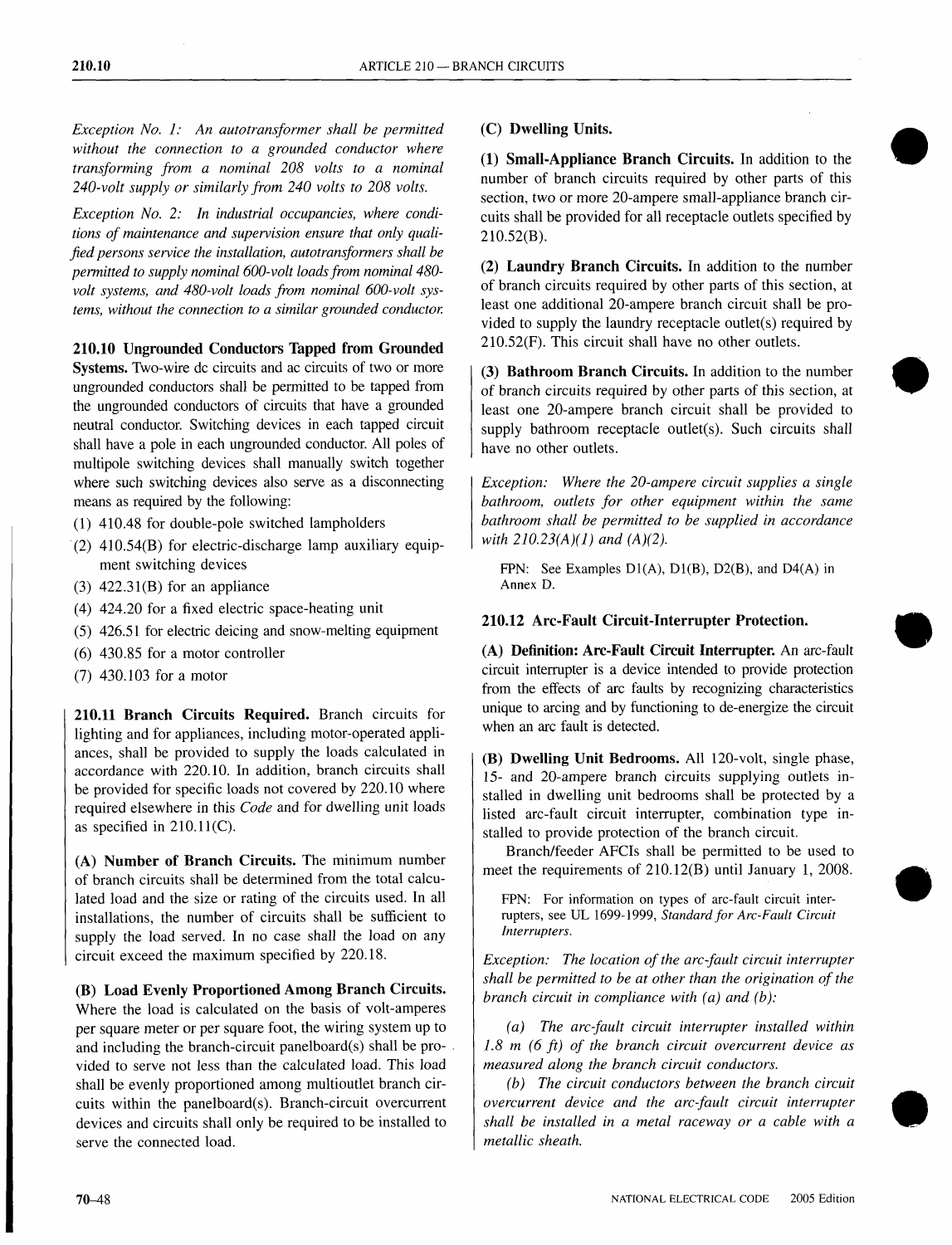210.18 Guest Rooms and Guest Suites. Guest rooms and guest suites that are provided with permanent provisions for cooking shall have branch circuits and outlets installed to meet the rules for dwelling units.

#### II. Branch-Circuit Ratings

 $210.19$  Conductors — Minimum Ampacity and Size.

(A) Branch Circuits Not More Than 600 Volts.

(1) General. Branch-circuit conductors shall have an ampacity not less than the maximum load to be served. Where a branch circuit supplies continuous loads or any combination of continuous and noncontinuous loads, the minimum branch-circuit conductor size, before the application of any adjustment or correction factors, shall have an allowable ampacity not less than the noncontinuous load plus 125 percent of the continuous load.

*Exception: Where the assembly, including the overcurrent devices protecting the branch circuit(s), is listed for operation at 100 percent of its rating, the allowable ampacity of the branch circuit conductors shall be permitted to be not less than the sum of the continuous load plus the noncontinuous load.*

FPN No. 1: See 310.15 for ampacity ratings of conductors.

FPN No.2: See Part II of Article 430 for minimum rating of motor branch-circuit conductors.

FPN No. 3: See 310.10 for temperature limitation of conductors.

FPN No. 4: Conductors for branch circuits as defined in Article 100, sized to prevent a voltage drop exceeding 3 percent at the farthest outlet of power: heating, and lighting loads, or combinations of such loads, and where the maximum total voltage drop on both feeders and branch circuits to the farthest outlet does not exceed 5 percent, provide reasonable efficiency of operation. See FPN No.2 of 215.2(A)(3) for voltage drop on feeder conductors.

(2) Multioutlet Branch Circuits. Conductors of branch circuits supplying more than one receptacle for cord-andplug-connected portable loads shall have an ampacity qf not less than the rating of the branch circuit.

(3) Household Ranges and Cooking Appliances. Branchcircuit conductors supplying household ranges, wall-mounted ovens, counter-mounted cooking units, and other household cooking appliances shall have an ampacity not less than the rating of the branch circuit and not less than the maximum load to be served. For ranges of  $8\frac{3}{4}$  kW or more rating, the minimum branch-circuit rating shall be 40 amperes.

*Exception No.1: Tap conductors supplying electric ranges, wall-mounted electric ovens, and counter-mounted electric cooking units from a 50-ampere branch circuit shall have an ampacity of not less than 20 and shall be*

*sufficient for the load to be served. These tap conductors include any conductors that are a part ofthe leads supplied with the appliance that are smaller than the branch circuit conductors. The taps shall not be longer than necessary for servicing the appliance.*

*Exception No.2: The neutral conductor of a 3-wire branch circuit supplying a household electric range, a wall-mounted oven, or a counter-mounted cooking unit shall be permitted to be smaller than the ungrounded conductors where the maximum demand of a range of* 83 /4 *kW or more rating has been calculated according to Column* C *of Table 220.55, but such conductor shall have an ampacity of not less than 70 percent of the branch-circuit rating and shall not be smaller than lOAWG.*

(4) Other Loads. Branch-circuit conductors that supply loads other than those specified in 210.2 and other than cooking appliances as covered in 210.19(A)(3) shall have an ampacity sufficient for the loads served and shall not be smaller than 14 AWG.

*Exception No.1: Tap conductors shall have an ampacity sufficient for the load served. In addition, they shall have an ampacity of not less than* 15 *for circuits rated less than 40 amperes and not less than 20 for circuits rated at 40 or 50 amperes and only where these tap conductors supply any of the following loads:*

*(a) Individual lampholders or luminaires (fixtures) with taps extending not longer than 450 mm* (18 *in.) beyond any portion of the lampholder or luminaire (fixture).*

*(b) A fixture having tap conductors as provided in 410.67.*

*(c) Individual outlets, other than receptacle outlets, with taps not over 450 mm* (18 *in.) long..*

*(d) Infrared lamp industrial heating appliances.*

*(e) Nonheating leads of deicing and snow-melting cables and mats.*

*Exception No.2: Fixture wires and flexible cords shall be pennitted to be smaller than* 14 *AWG as pennitted by 240.5.*

(B) Branch Circuits Over 600 Volts. The ampacity of conductors shall be in accordance with 310.15 and 310.60, as applicable. Branch-circuit conductors over 600 volts shall be sized in accordance with  $210.19(B)(1)$  or  $(B)(2)$ .

(1) General. The ampacity of branch-circuit conductors shall not be less than 125 percent of the designed potential load of utilization equipment that will be operated simultaneously.

(2) Supervised Installations. For supervised installations, branch-circuit conductor sizing shall be permitted to be determined by qualified persons under engineering supervision. Supervised installations are defined as those portions of a facility where both of the following conditions are met:

(1) Conditions of design and installation are provided under engineering supervision.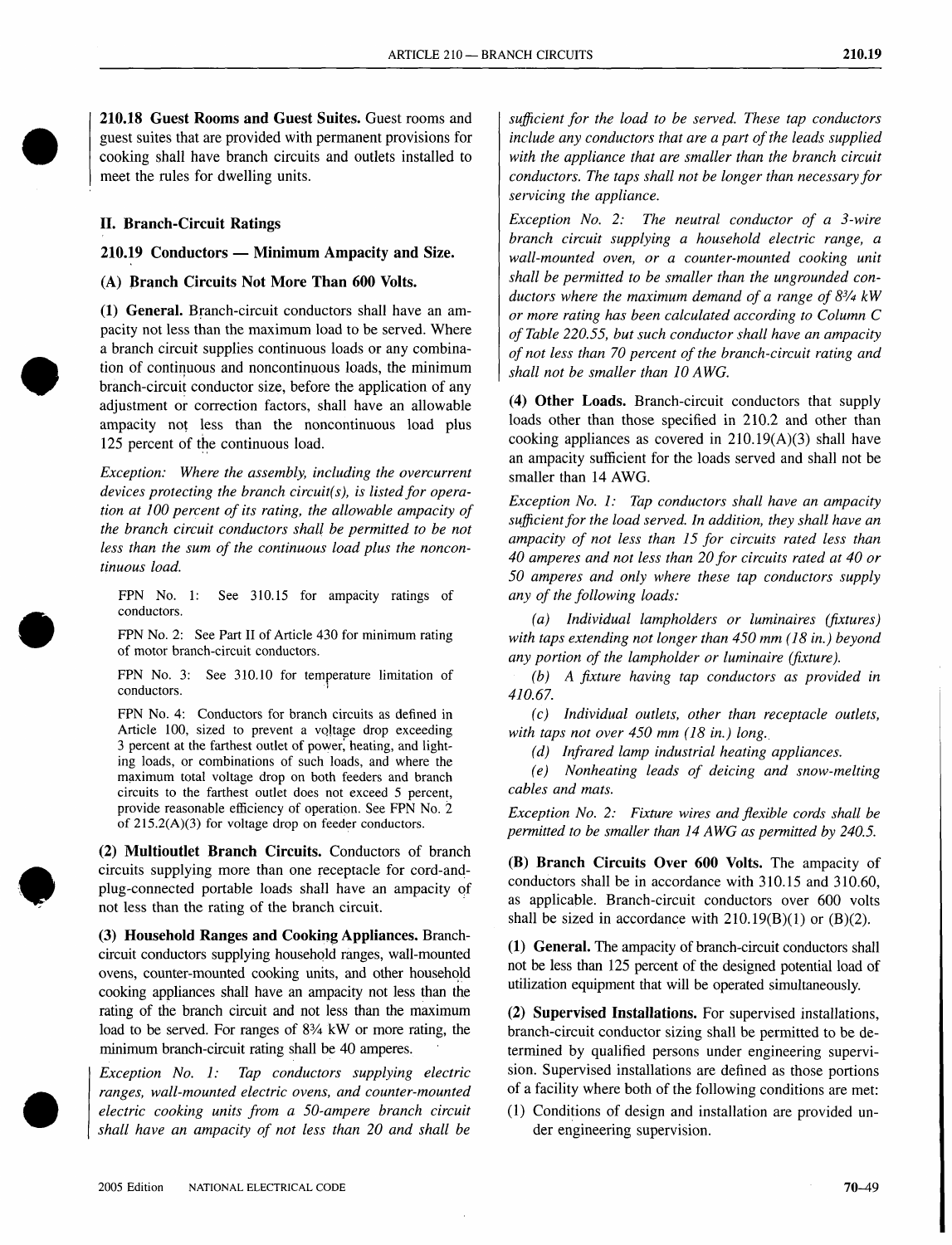(2) Qualified persons with documented training and experience in over 600-volt systems provide maintenance, monitoring, and servicing of the system.

210.20 Overcurrent Protection. Branch-circuit conductors and equipment shall be protected by overcurrent protective devices that have a rating or setting that complies with 210.20(A) through (D).

(A) Continuous and Noncontinuous Loads. Where a branch circuit supplies continuous loads or any combination of continuous and noncontinuous loads, the rating of the overcurrent device shall not be less than the noncontinuous load plus 125 percent of the continuous load.

*Exception: Where the assembly, including the overcurrent devices protecting the branch circuit(s), is listed for operation at 100 percent of its rating, the ampere rating of the overcurrent device shall be permitted to be not less than the sum of the continuous load plus the noncontinuous load.*

(B) Conductor Protection. Conductors shall be protected in accordance with 240.4. Flexible cords and fixture wires shall be protected in accordance with 240.5.

(C) Equipment. The rating or setting of the overcurrent protective device shall not exceed that specified in the applicable articles referenced in Table 240.3 for equipment.

(D) Outlet Devices. The rating or setting shall not exceed that specified in 210.21 for outlet devices.

210.21 Outlet Devices. Outlet devices shall have an ampere rating that is not less than the load to be served and shall comply with  $210.21(A)$  and  $(B)$ .

(A) Lampholders. Where connected to a branch circuit having a rating in excess of 20 amperes, lampholders shall be of the heavy-duty type. A heavy-duty lampholder shall have a rating of not less than 660 watts if of the admedium type, or not less than 750 watts if of any other type.

## (B) Receptacles.

(1) Single Receptacle on an Individual Branch Circuit. A single receptacle installed on an individual branch circuit shall have an ampere rating not less than that of the branch circuit.

## *Exception No.1: A receptacle installed in accordance with 430.81(B).*

*Exception No.2: A receptacle installed exclusively for the use of a cord-and-plug-connected arc welder shall be permitted to have an ampere rating not less than the minimum branch-circuit conductor ampacity determined by 630.* 11*(A) for arc welders.*

FPN: See the definition of *receptacle* in Article 100.

(2) Total Cord-and-Plug-Connected Load. Where connected to a branch circuit supplying two or more receptacles or outlets, a receptacle shall not supply a total cord-and-plug-connected load in excess of the maximum specified in Table 210.21(B)(2).

## Table 210.21(B)(2) Maximum Cord-and-Plug-Connected Load to Receptacle

| <b>Circuit Rating</b><br>(Amperes) | <b>Receptacle Rating</b><br>(Amperes) | <b>Maximum Load</b><br>(Amperes) |
|------------------------------------|---------------------------------------|----------------------------------|
| 15 or 20                           | 15                                    | 12                               |
| 20                                 | 20                                    | 16                               |
| 30                                 | 30                                    | 74                               |

(3) Receptacle Ratings. Where connected to a branch circuit supplying two or more receptacles or outlets, receptacle ratings shall conform to the values listed in Table  $210.21(B)(3)$ , or where larger than 50 amperes, the receptacle rating shall not be less than the branch-circuit rating.

*Exception No.1: Receptacles for one or more cord-andplug-connected arc welders shall be permitted to have ampere ratings not less than the minimum branch-circuit conductor ampacity permitted by 630.* 11*(A) or (B) as applicable for arc welders.*

*Exception No.2: The ampere rating of a receptacle installed for electric discharge lighting shall be permitted to be based on* 41*0.30(C).*

•

### Table 210.21(B)(3) Receptacle Ratings for Various Size Circuits

|   | <b>Circuit Rating</b><br>(Amperes) | <b>Receptacle Rating</b><br>(Amperes) |  |
|---|------------------------------------|---------------------------------------|--|
| ٠ | 15                                 | Not over 15                           |  |
|   | 20                                 | $15$ or $20$                          |  |
|   | 30                                 | 30                                    |  |
|   | 40                                 | 40 or 50                              |  |
|   | 50                                 | 50                                    |  |

(4) Range Receptacle Rating. The ampere rating of a range receptacle shall be permitted to be based on a single range demand load as specified in Table 220.55.

210.23 Permissible Loads. In no case shall the load exceed the branch-circuit ampere rating. An individual branch circuit shall be permitted to supply any load for which it is rated. A branch circuit supplying two or more outlets or receptacles shall supply only the loads specified according to its size as specified in 210.23(A) through (D) and as summarized in 210.24 and Table 210.24.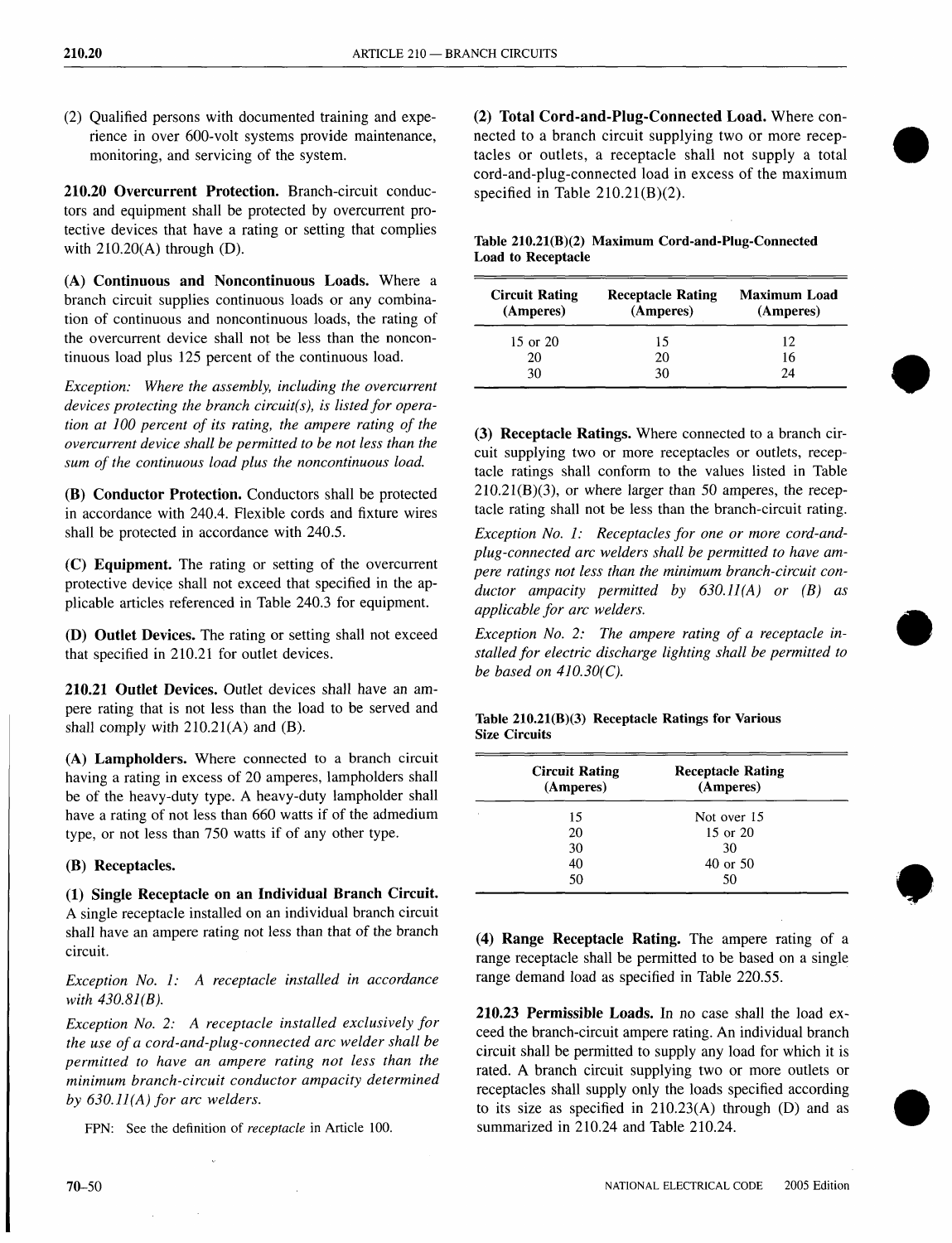(A) 15- and 20-Ampere Branch Circuits. A 15- or 20 ampere branch circuit shall be permitted to supply lighting units or other utilization equipment, or a combination of both, and shall comply with  $210.23(A)(1)$  and  $(A)(2)$ .

*Exception: The small appliance branch circuits, laundry branch circuits, and bathroom branch circuits required in a dwelling unit(s) by 210.11(C)(l), (C)(2), and (C)(3) shall supply only the receptacle outlets specified in that section.*

(1) Cord-and-Plug-Connected Equipment Not Fastened in Place. The rating of any one cord-and-plug-connected utilization equipment not fastened in place shall not exceed 80 percent of the branch-circuit ampere rating.

(2) Utilization Equipment Fastened in Place. The total rating of utilization equipment fastened in place, other than luminaires (lighting fixtures), shall not exceed 50 percent of the branch-circuit ampere rating where lighting units, cordand-plug-connected utilization equipment not fastened in place, or both, are also supplied.

(B) 30-Ampere Branch Circuits. A 30-ampere branch circuit shall be permitted to supply fixed lighting units with heavy-duty lampholders in other than a dwelling unit(s) or utilization equipment in any occupancy. A rating of anyone cord-and-plug-connected utilization equipment shall not exceed 80 percent of the branch-circuit ampere rating.

(C) 40- and 50-Ampere Branch Circuits. A 40- or 50 ampere branch circuit shall be permitted to supply cooking appliances that are fastened in place in any occupancy. In other than dwelling units, such circuits shall be permitted to supply fixed lighting units with heavy-duty lampholders, infrared heating units, or other utilization equipment.

Table 210.24 Summary of Branch-Circuit Requirements

(D) Branch Circuits Larger Than 50 Amperes. Branch circuits larger than 50 amperes shall supply only nonlighting outlet loads.

210.24 Branch-Circuit Requirements - Summary. The requirements for circuits that have two or more outlets or receptacles, other than the receptacle circuits of  $210.11(C)(1)$ and (C)(2), are summarized in Table 210.24. This table provides only a summary of minimum requirements. See 210.19, 210.20, and 210.21 for the specific requirements applying to branch circuits.

210.25 Common Area Branch Circuits. Branch circuits in dwelling units shall supply only loads within that dwelling unit or loads associated only with that dwelling unit. Branch circuits required for the purpose of lighting, central alarm, signal, communications, or other needs for public or common areas of a two-family or multifamily dwelling shall not be supplied from equipment that supplies an indiv'idual dwelling unit.

# III. Required Outlets

210.50 General. Receptacle outlets shall be installed as specified in 210.52 through 210.63.

 $(A)$  Cord Pendants. A cord connector that is supplied by a permanently connected cord pendant shall be considered a receptacle outlet.

(B) Cord Connections. A receptacle outlet shall be installed wherever flexible cords with attachment plugs are used. Where flexible cords are permitted to be permanently connected, receptacles shall be permitted to be omitted for such cords.

| <b>Circuit Rating</b>                   | 15A             | 20A           | 30A             | 40 A          | 50 A          |
|-----------------------------------------|-----------------|---------------|-----------------|---------------|---------------|
| Conductors (min. size):                 |                 |               |                 |               |               |
| Circuit wires <sup><math>1</math></sup> | 14              | 12            | 10              | 8             | 6             |
| Taps                                    | 14              | 14            | 14              | 12            | 12            |
| Fixture wires and cords $-$ see 240.5   |                 |               |                 |               |               |
| Overcurrent<br><b>Protection</b>        | 15A             | 20A           | 30A             | 40 A          | 50 A          |
| Outlet devices:                         |                 |               |                 |               |               |
| Lampholders<br>permitted                | Any type        | Any type      | Heavy duty      | Heavy duty    | Heavy duty    |
| Receptacle rating <sup>2</sup>          | $15$ max. A     | 15 or 20 A    | 30A             | 40 or 50 A    | 50 A          |
| <b>Maximum Load</b>                     | 15A             | 20A           | 30A             | 40 A          | 50 A          |
| Permissible load                        | See $210.23(A)$ | See 210.23(A) | See $210.23(B)$ | See 210.23(C) | See 210.23(C) |

<sup>1</sup>These gauges are for copper conductors.

2For receptacle rating of cord-connected electric-discharge luminaires (lighting fixtures), see 410.30(C).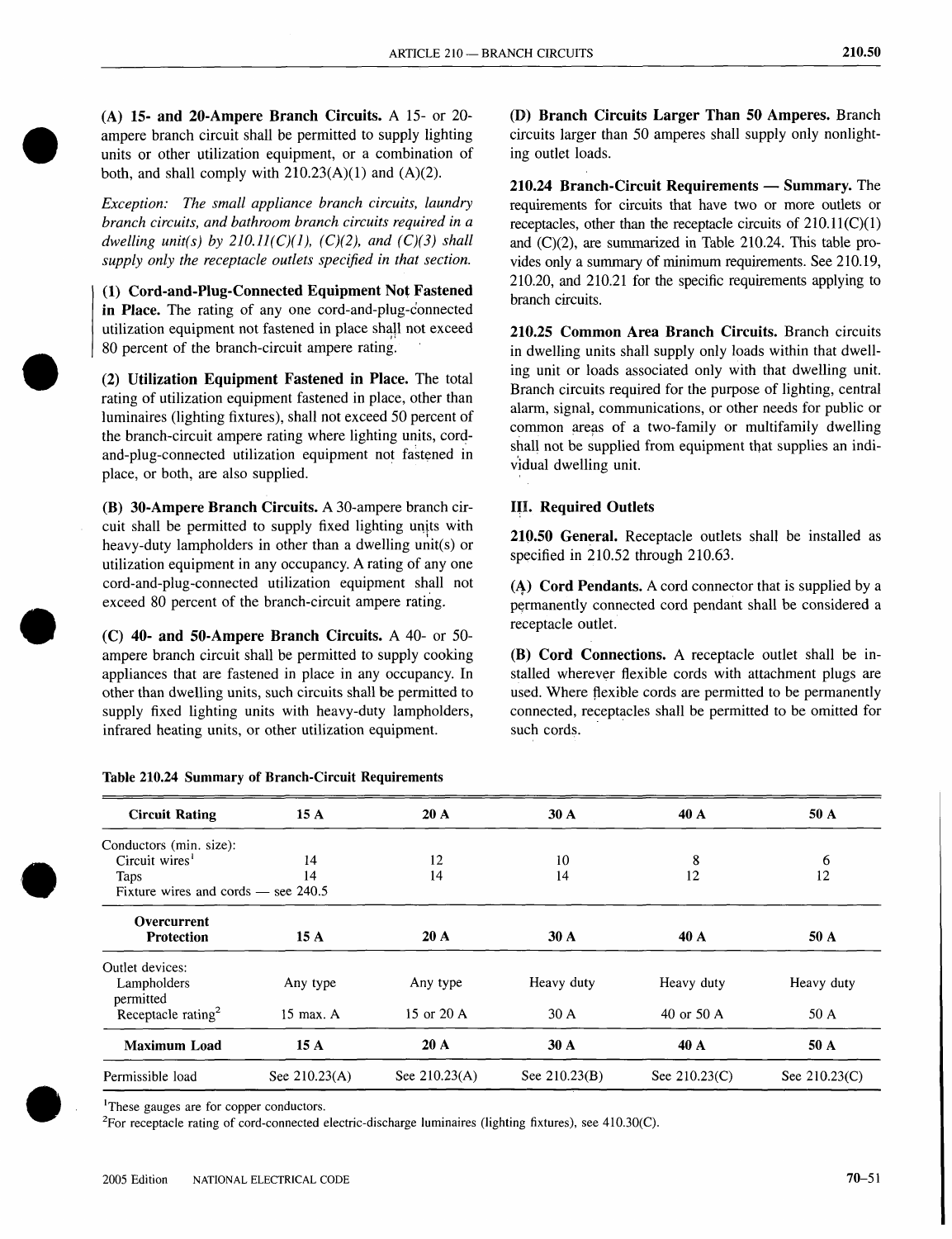(C) Appliance Outlets. Appliance receptacle outlets installed in a dwelling unit for specific appliances, such as laundry equipment, shall be installed within 1.8 m (6 ft) of the intended location of the appliance.

210.52 Dwelling Unit Receptacle Outlets. This section provides requirements for 125-volt, 15- and 20-ampere receptacle outlets. Receptacle outlets required by this section shall be in addition to any receptacle that is part of a luminaire (lighting fixture) or appliance, located within cabinets or cupboards, or located more than 1.7 m  $(5\frac{1}{2})$  ft) above the floor.

Permanently installed electric baseboard heaters equipped with factory-installed receptacle outlets or outlets provided as a separate assembly by the manufacturer shall be permitted as the required outlet or outlets for the wall space utilized by such permanently installed heaters. Such receptacle outlets shall not be connected to the heater circuits.

FPN: Listed baseboard heaters include instructions that may not permit their installation below receptacle outlets.

(A) General Provisions. In every kitchen, family room, dining room, living room, parlor, library, den, sunroom, bedroom, recreation room, or similar room or area of dwelling units, receptacle outlets shall be installed in accordance with the general provisions specified in 210.52(A)(1) through  $(A)(3)$ .

(1) Spacing. Receptacles shall be installed so that no point measured horizontally along the floor line in any wall space is more than 1.8 m (6 ft) from a receptacle outlet.

(2) Wall Space. As used in this section, a wall space shall include the following:

- (1) Any space 600 mm (2 ft) or more in width (including space measured around comers) and unbroken along the floor line by doorways, fireplaces, and similar openings
- (2) The space occupied by fixed panels in exterior walls, excluding sliding panels
- (3) The space afforded by fixed room dividers such as freestanding bar-type counters or railings

(3) Floor Receptacles. Receptacle outlets in floors shall not be counted as part of the required number of receptacle outlets unless located within 450 mm (18 in.) of the wall.

## (B) Small Appliances.

(1) Receptacle Outlets Served. In the kitchen, pantry, breakfast room, dining room, or similar area of a dwelling unit, the two or more 20-ampere small-appliance branch circuits required by  $210.11(C)(1)$  shall serve all wall and floor receptacle outlets covered by 210.52(A), all countertop outlets covered by 210.52(C), and receptacle outlets for refrigeration equipment.

*Exception No.1: In addition to the required receptacles specified by 210.52, switched receptacles supplied from a general-purpose branch circuit as defined in 210.70(A)(1), Exception No.1, shall be permitted.*

*Exception No.2: The receptacle outlet for refrigeration equipment shall be permitted to be supplied from an individual branch circuit rated* 15 *amperes or greater.*

(2) No Other Outlets. The two or more small-appliance branch circuits specified in  $210.52(B)(1)$  shall have no other outlets.

*Exception No.1: A receptacle installed solely for the electrical supply to and support of an electric clock in any of the rooms specified in 210.52(B)(1).*

*Exception No.2: Receptacles installed to provide power for supplemental equipment and lighting on gas-fired ranges, ovens, or counter-mounted cooking units.*

(3) Kitchen Receptacle Requirements. Receptacles installed in a kitchen to serve countertop surfaces shall be supplied by not fewer than two small-appliance branch circuits, either or both of which shall also be permitted to supply receptacle outlets in the same kitchen and in other rooms specified in 210.52(B)(1). Additional small-appliance branch circuits shall be permitted to supply receptacle outlets in the kitchen and other rooms specified in 210.52(B)(1). No smallappliance branch circuit shall serve more than one kitchen.

(C) Countertops. In kitchens and dining rooms of dwelling units, receptacle outlets for counter spaces shall be installed in accordance with  $210.52(C)(1)$  through (C)(5).

•

(1) Wall Counter Spaces. A receptacle outlet shall be installed at each wall counter space that is 300 mm (12 in.) or wider. Receptacle outlets shall be installed so that no point along the wall line is more than 600 mm (24 in.) measured horizontally from a receptacle outlet in that space.

*Exception: Receptacle outlets shall not be required on a wall directly behind a range or sink in the installation described in Figure 210.52.*

(2) Island Counter Spaces. At least one receptacle shall be installed at each island counter space with a long dimension of 600 mm (24 in.) or greater and a short dimension of 300 mm (12 in.) or greater. Where a rangetop or sink is installed in an island counter and the width of the counter behind the rangetop or sink is less than 300 mm (12 in.), the rangetop or sink is considered to divide the island into two separate countertop spaces as defined in 210.52(C)(4).

(3) Peninsular Counter Spaces. At least one receptacle outlet shall be installed at each peninsular counter space with a long dimension of 600 mm (24 in.) or greater and a short dimension of 300 mm (12 in.) or greater. A peninsular countertop is measured from the connecting edge.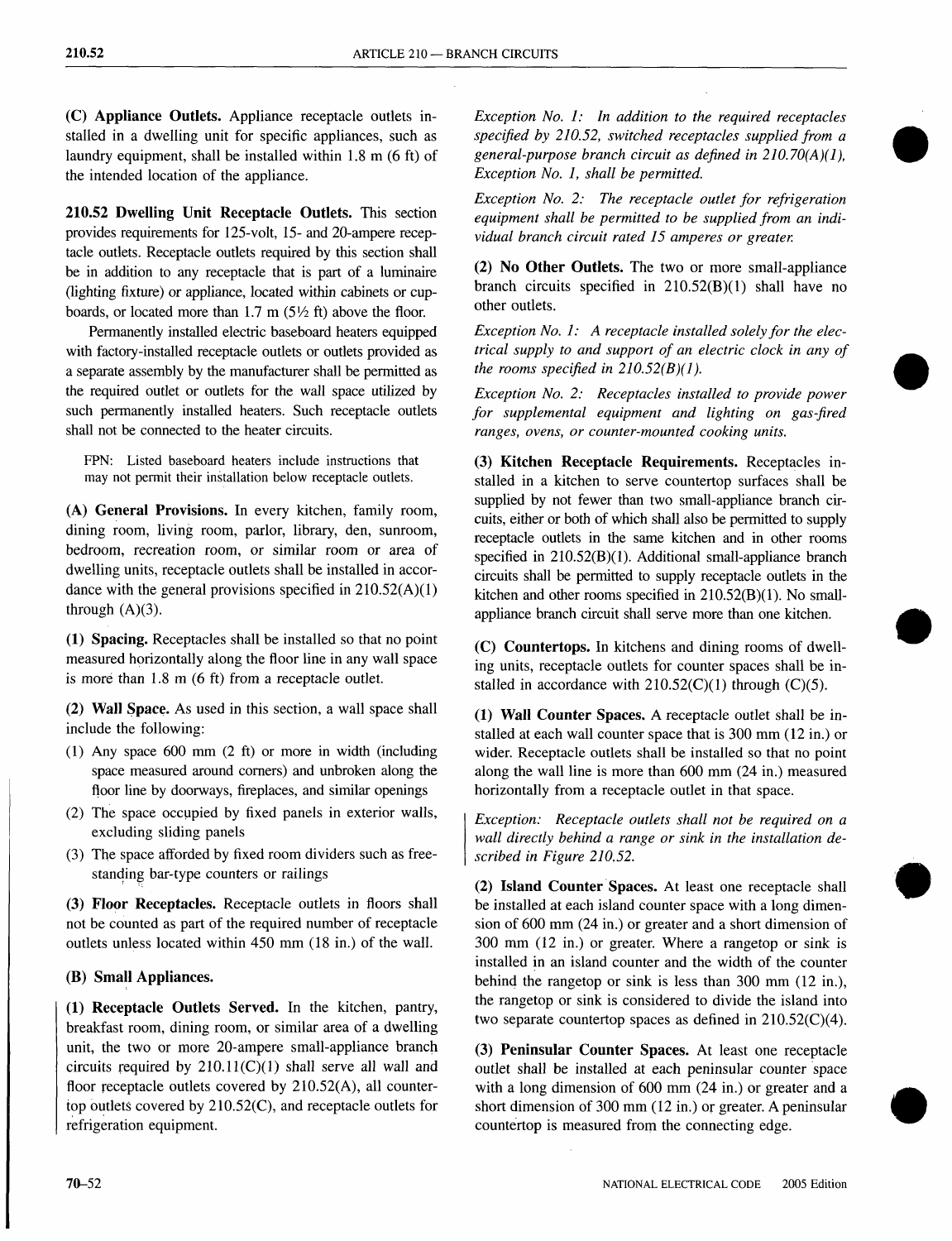

Figure 210.52 Determination of Area Behind Sink or Range.

(4) Separate Spaces. Countertop spaces separated by rangetops, refrigerators, or sinks shall be considered as separate countertop spaces in applying the requirements of  $210.52(C)(1)$ , (C)(2), and (C)(3).

(5) Receptacle Outlet Location. Receptacle outlets shall be located above, but not more than 500 mm (20 in.) above, the countertop. Receptacle outlets rendered not readily accessible by appliances fastened in place, appliance garages, sinks, or rangetops as covered in  $210.52(C)(1)$ , Exception, or appliances occupying dedicated space shall not be considered as these required outlets.

*Exception to* (5): *To comply with the conditions specified in (1) or* (2), *receptacle outlets shall be permitted to be mounted not more than 300 mm* (12 *in.) below the countertop. Receptacles mounted below a countertop in accordance with this exception shall not be located where the countertop extends more than 150 mm* (6 *in.) beyond its support base.*

- (1) *Construction for the physically impaired*
- *(2) On island and peninsular countertops where the countertop is fiat across its entire surface (no backsplashes, dividers, etc.) and there are no means to mount a receptacle within 500 mm (20 in.) above the countertop, such as an overhead cabinet*

(D) Bathrooms. In dwelling units, at least one receptacle outlet shall be installed in bathrooms within 900 mm (3 ft) of the outside edge of each basin. The receptacle outlet shall be located on a wall or partition that is adjacent to the basin or basin countertop.

*Exception: The receptacle shall not be required to be mounted in the wall or partition where it is installed on the side or face of the basin cabinet not more than 300 mm (12 in.) below the countertop.*

(E) Outdoor Outlets. For a one-family dwelling and each unit of a two-family dwelling that is at grade level, at least one receptacle outlet accessible at grade level and not more than 2.0 m ( $6\frac{1}{2}$  ft) above grade shall be installed at the front and back of the dwelling.

For each dwelling unit of a multifamily dwelling where the dwelling unit is located at grade level and provided with individual exterior entrance/egress, at least one receptacle outlet accessible from grade level and not more than 2.0 m  $(6\frac{1}{2}$  ft) above grade shall be installed. See 210.8(A)(3).

(F) Laundry Areas. In dwelling units, at least one receptacle outlet shall be installed for the laundry.

*Exception No.1: In a dwelling unit that is an apartment or living area in a multifamily building where laundry facilities are provided on the premises and are available to all building occupants, a laundry receptacle shall not be required.*

*Exception No.2: In other than one-family dwellings where laundry facilities are not to be installed or permitted, a laundry receptacle shall not be required.*

(G) Basements and Garages. For a one-family dwelling, at least one receptacle outlet, in addition to any provided for laundry equipment, shall be installed in each basement and in each attached garage, and in each detached garage with electric power. See  $210.8(A)(2)$  and  $(A)(5)$ . Where a portion of the basement is finished into one or more habitable rooms, each separate unfinished portion shall have a receptacle outlet installed in accordance with this section.

(H) Hallways. In dwelling units, hallways of 3.0 m (10 ft) or more in length shall have at least one receptacle outlet.

As used in this subsection, the hall length shall be considered the length along the centerline of the hall without passing through a doorway.

**•**